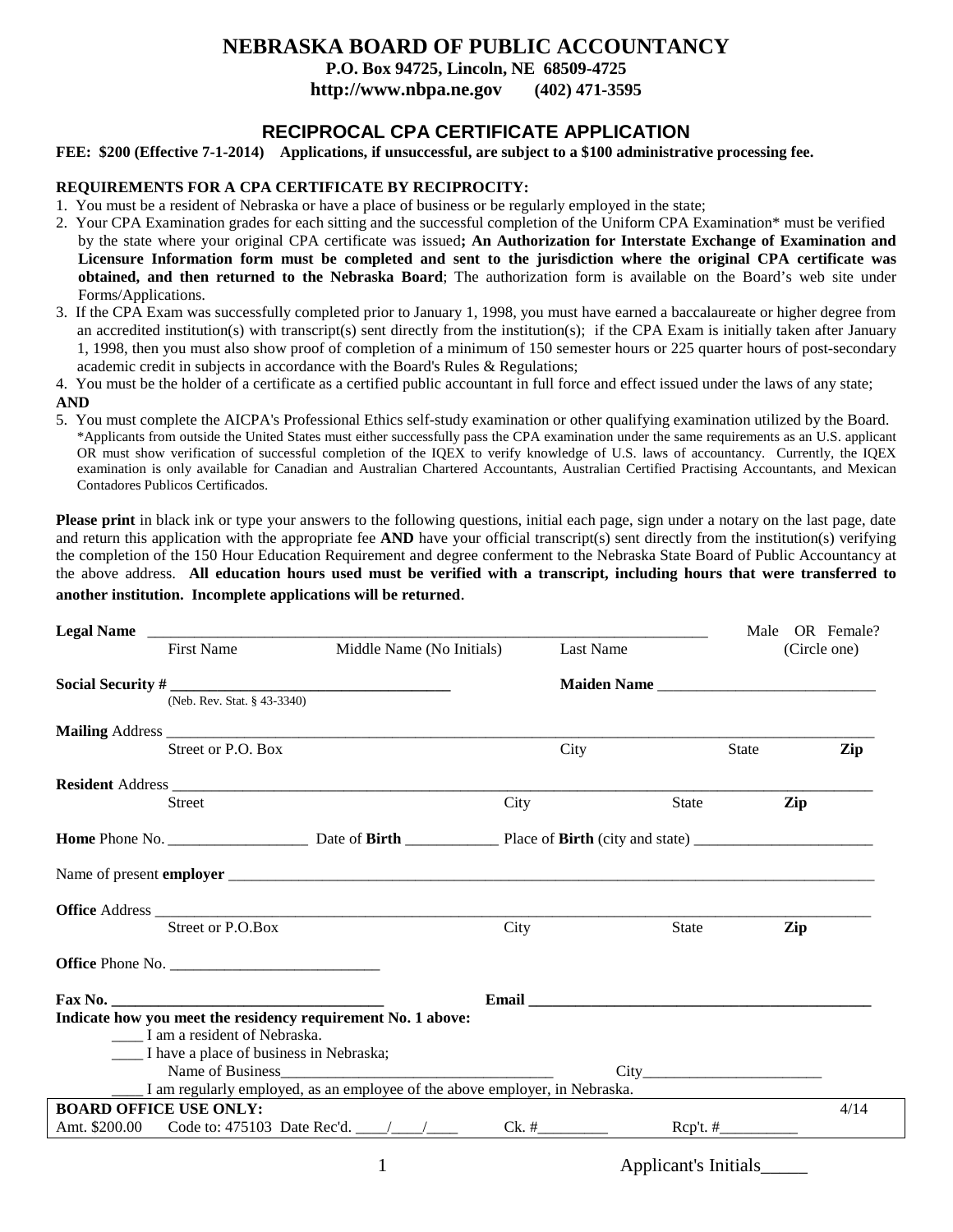|        | __ YES __ NO Have you been convicted of a felony by any court of any state or of the United States? (If yes, please attach a |
|--------|------------------------------------------------------------------------------------------------------------------------------|
|        | separate page giving disposition, charges, dates and locations.)                                                             |
|        | YES NO Have you been convicted of any crime, an element of which is dishonesty or fraud, by any court of any state or        |
|        | of the United States? (If yes, please attach a separate page giving disposition, charges, dates and locations.)              |
|        | YES NO Have you had any application for certification or licensure denied, or any professional or vocational license         |
|        | revoked or suspended, or been subject to other disciplinary action regarding such a license in this state or any             |
|        | other state, or by the United States government? (If yes, please attach a separate page providing details regarding          |
|        | the action taken, by what agency, dates and locations.)                                                                      |
| YES    | NO Have you had any violation of a court order? Have you had any civil judgment, or civil penalty an element of              |
|        | which judgment or penalty involves dishonesty, fraud, deceit, or misrepresentation? (If yes, please attach a                 |
|        | separate page giving disposition, charges, dates and locations.)                                                             |
|        |                                                                                                                              |
| YES NO | Have you successfully completed an ethics examination?                                                                       |
|        | IF YES: Was it prepared by: _____ AICPA_____ State Board_____ Other Date Completed?                                          |
|        |                                                                                                                              |

Grade information must be provided by the state which issued the initial CPA certificate on the Authorization for Interstate Exchange of Examination and Licensure Information form. In what state was your initial certificate issued by exam? \_\_\_\_\_\_\_\_\_\_\_\_\_\_\_\_\_\_\_\_\_ Date and number of Certificate

Is your original certificate in good standing? \_\_\_\_ Yes \_\_\_\_ No

In what other states do you hold a CPA certificate? (List state and certificate #). \_\_\_\_\_\_\_\_\_\_\_\_\_\_\_\_\_\_\_\_\_\_\_\_\_\_\_\_\_\_\_\_\_\_\_\_\_\_\_\_\_

## **EDUCATIONAL QUALIFICATIONS**

\_\_\_\_\_\_\_\_\_\_\_\_\_\_\_\_\_\_\_\_\_\_\_\_\_\_\_\_\_\_\_\_\_\_\_\_\_\_\_\_\_\_\_\_\_\_\_\_\_\_\_\_\_\_\_\_\_\_\_\_\_\_\_\_\_\_\_\_\_\_\_\_\_\_\_\_\_\_\_\_\_\_\_\_\_\_\_\_\_\_\_\_\_\_\_\_\_\_\_\_\_\_\_\_\_\_

Section 1-116 of the Public Accountancy Act requires that you must have earned a baccalaureate degree or higher from a college or university accredited by the North Central Association of Colleges and Universities or a similar agency as determined to be acceptable by the board; and you must have completed 150 semester hours, in specific subject areas. **An official transcript(s) MUST be sent directly from each institution attended by the applicant.**

#### **BACCALAUREATE DEGREE:**

| <b>Degree</b> | Name & Location of Institution | <b>Date Degree Conferred</b> |  |  |
|---------------|--------------------------------|------------------------------|--|--|
|               |                                |                              |  |  |
|               |                                |                              |  |  |
|               |                                |                              |  |  |

#### **HIGHER DEGREE(S): (if applicable)**

| <b>Degree</b> | Name & Location of Institution | <b>Date Degree Conferred</b> |  |  |  |
|---------------|--------------------------------|------------------------------|--|--|--|
|               |                                |                              |  |  |  |
|               |                                |                              |  |  |  |
|               |                                |                              |  |  |  |
|               |                                |                              |  |  |  |

If graduate hours are being used to fulfill requirement of 150 Hours, an official transcript(s) must be sent directly from the institution(s) to the Board.

## **COMPLETION OF 150 HOUR EDUCATION REQUIREMENT**

## **Check the statements that apply to you:**

- \_\_\_\_\_ I have earned a **graduate** degree (Masters or Doctorate) in accounting from a program that is accredited by the American Assembly of Collegiate Schools of Business (AACSB). You do NOT need to list courses/institutions in the following section. **A transcript showing degree conferment must be sent directly to the Board. Proceed to "Record of Employment" on page 4. If requested, you must produce a college catalog with course descriptions.**
- \_\_\_\_\_ I have met the 150 semester hour educational requirements by having earned at least a Baccalaureate degree (listed above) and as evidenced by my listing of coursework taken to meet the subject requirements in sections A and B on page 3.
- \_\_\_\_\_\_ I sat for and passed the CPA Exam prior to Jan. 1, 1998. Proceed to "Record of Employment" on page 4.

#### **Please list the course(s) you have taken that meet the subject requirements in each areas.**

2 Applicant's Initials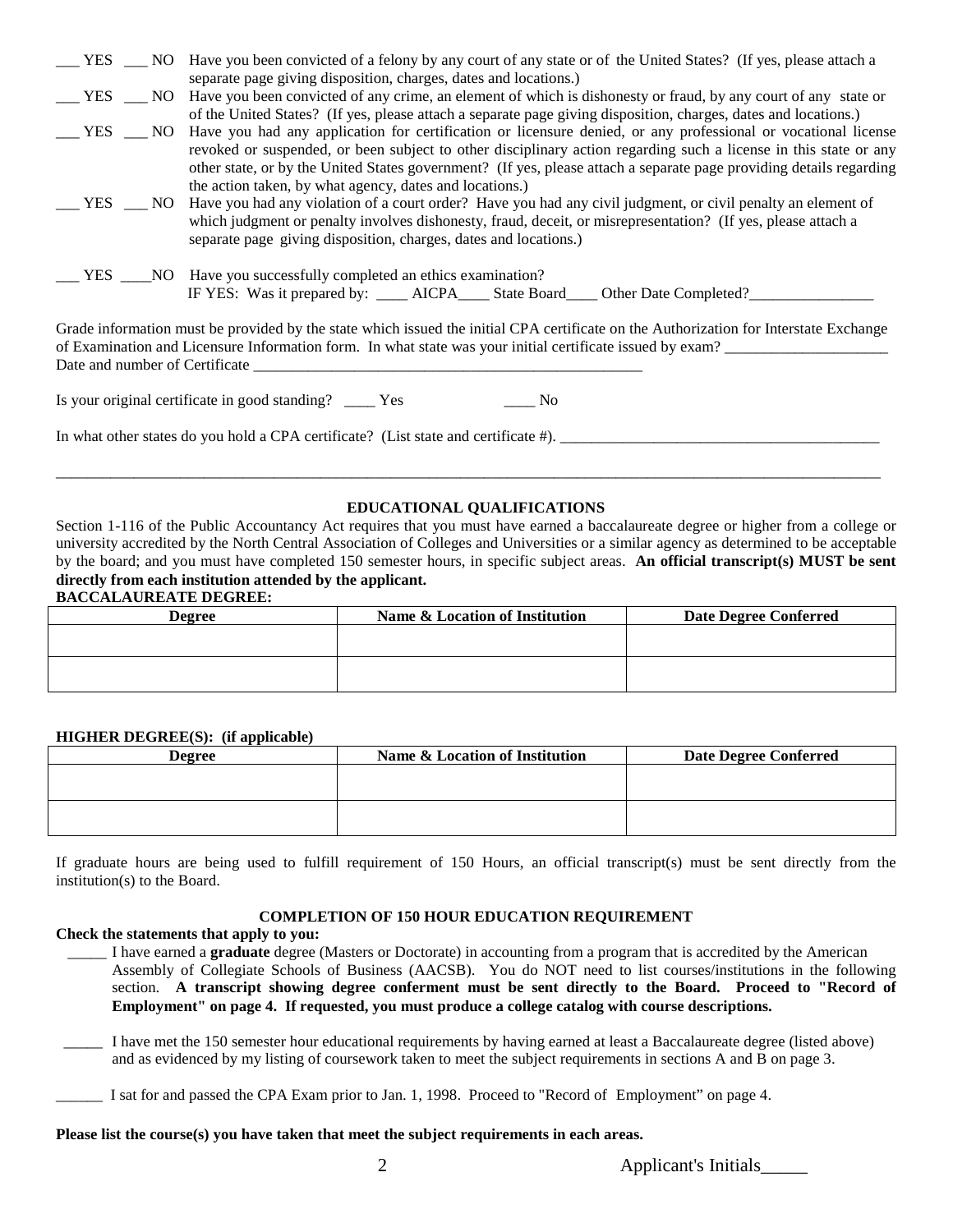|                |  |  |  | Section A. 30 semester or 45 quarter hours in accounting beyond principles of accounting. Subjects to be covered in these |  |  |
|----------------|--|--|--|---------------------------------------------------------------------------------------------------------------------------|--|--|
| hours include: |  |  |  |                                                                                                                           |  |  |

|                         | <b>EDUCATIONAL</b> | <b>COURSE#</b> | <b>COURSE NAME</b> | <b>DATE TAKEN</b> | # CREDIT     |
|-------------------------|--------------------|----------------|--------------------|-------------------|--------------|
|                         | <b>INSTITUTION</b> |                |                    | (Month/Year)      | <b>HOURS</b> |
| Financial accounting    |                    |                |                    |                   |              |
| theory & problems       |                    |                |                    |                   |              |
| Cost & managerial       |                    |                |                    |                   |              |
| accounting              |                    |                |                    |                   |              |
| Tax preparation $\&$    |                    |                |                    |                   |              |
| planning                |                    |                |                    |                   |              |
| Auditing                |                    |                |                    |                   |              |
|                         |                    |                |                    |                   |              |
|                         |                    |                |                    |                   |              |
| Information systems     |                    |                |                    |                   |              |
|                         |                    |                |                    |                   |              |
| Governmental and not-   |                    |                |                    |                   |              |
| for-profit acct.        |                    |                |                    |                   |              |
|                         |                    |                |                    |                   |              |
| <b>Other Accounting</b> |                    |                |                    |                   |              |
| <b>Courses</b>          |                    |                |                    |                   |              |
|                         |                    |                |                    |                   |              |
|                         |                    |                |                    |                   |              |
|                         |                    |                |                    |                   |              |

# **B. 36 Semester or 54 quarter hours in general business. Subjects to be covered in these hours include:**

| Macroeconomics                           |  |  |  |
|------------------------------------------|--|--|--|
| Microeconomics                           |  |  |  |
| <b>Business Law</b>                      |  |  |  |
| Marketing                                |  |  |  |
| Management                               |  |  |  |
| Finance                                  |  |  |  |
| <b>Business</b><br>Communication         |  |  |  |
| <b>Business Ethics</b>                   |  |  |  |
| Quantitative<br>applications in business |  |  |  |
| Principles of acct.                      |  |  |  |
| <b>Other Business</b><br><b>Courses</b>  |  |  |  |

3 Applicant's Initials\_\_\_\_\_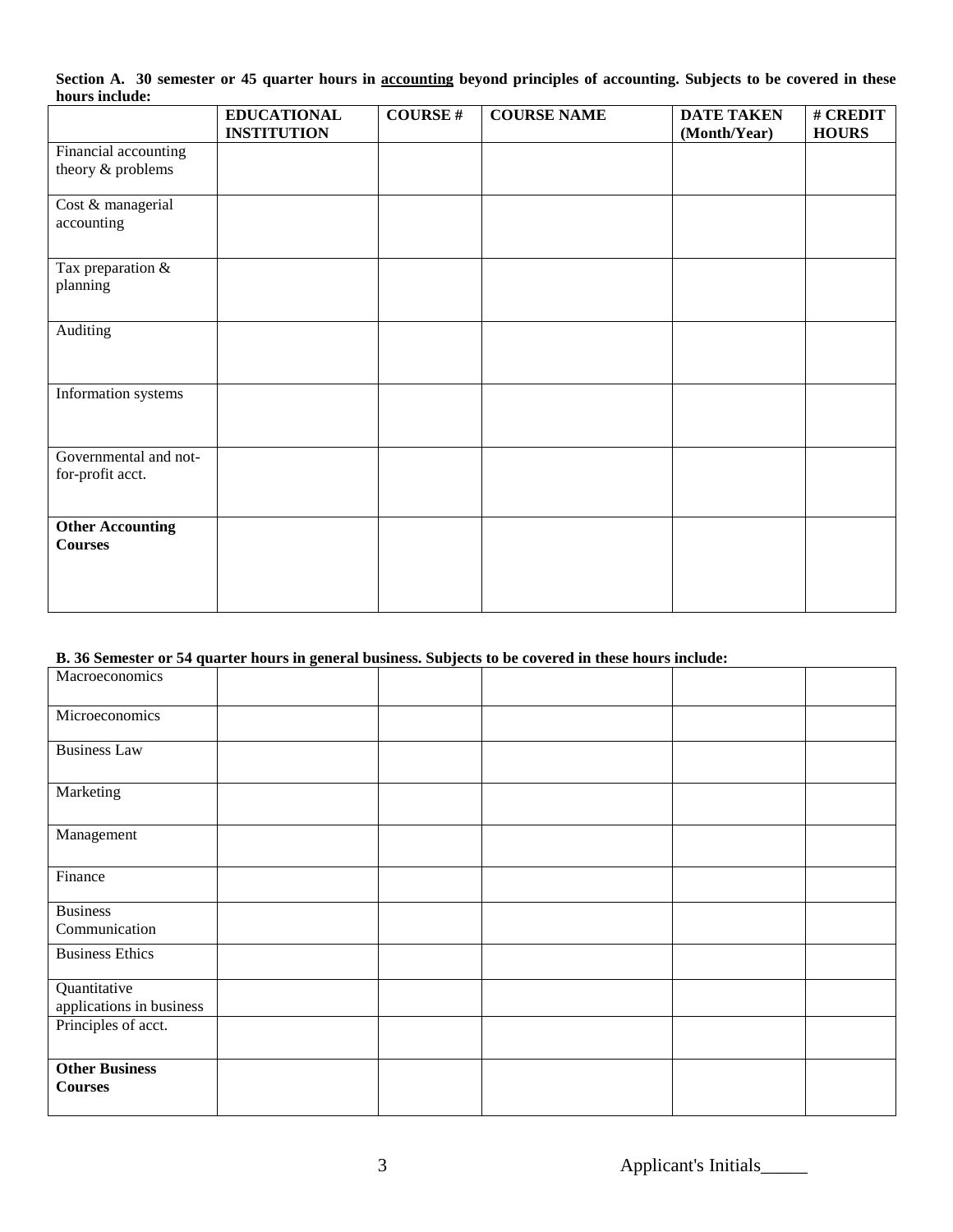#### **RECORD OF EMPLOYMENT AND OCCUPATION (List last employer first and only for last ten years)**

| <b>EMPLOYER</b> | <b>ADDRESS</b> | NATURE OF<br><b>EMPLOYMENT</b> | <b>DATES OF</b><br><b>EMPLOYMENT</b> |
|-----------------|----------------|--------------------------------|--------------------------------------|
|                 |                |                                |                                      |
|                 |                |                                |                                      |
|                 |                |                                |                                      |
|                 |                |                                |                                      |
|                 |                |                                |                                      |
|                 |                |                                |                                      |
|                 |                |                                |                                      |
|                 |                |                                |                                      |

"I hereby make application for a Certified Public Accountant certificate by reciprocity under the laws of the State of Nebraska, and I agree to abide by the decision of the Nebraska State Board of Public Accountancy as to this application.

I AGREE TO CONFORM TO THE RULES AND REGULATIONS OF THE NEBRASKA STATE BOARD OF PUBLIC ACCOUNTANCY, AND, IF ISSUED A NEBRASKA CPA CERTIFICATE, TO BE GOVERNED BY THE LAWS AND RULES OF THE NEBRASKA STATE BOARD OF PUBLIC ACCOUNTANCY.

I hereby certify that the statements made in this application are correct to the best of my knowledge and belief; and that I have not suppressed any information which might have a bearing upon this application. I have read and understand that the fee **is nonrefundable**." (Please be sure to initial the first three pages.)

|                                                                                                                                 | Signature            |  |
|---------------------------------------------------------------------------------------------------------------------------------|----------------------|--|
|                                                                                                                                 |                      |  |
|                                                                                                                                 | $\left\{\right.$ ss. |  |
| COUNTY OF                                                                                                                       |                      |  |
| known to me to be the person named, who, being duly sworn, deposes and says that the signature hereto is his/her own signature. |                      |  |
| Given under my hand, this, the $\frac{1}{2}$ day of $\frac{1}{2}$ day of $\frac{1}{2}$ .                                        |                      |  |
|                                                                                                                                 |                      |  |
|                                                                                                                                 |                      |  |

(seal) Notary Public (seal)

**IMPORTANT NOTE:** A Nebraska CPA certificate does NOT constitute a permit to practice as a CPA in the state of Nebraska. You must also have an unexpired current Nebraska active permit to practice.

You cannot hold yourself out to the public as a CPA or practice public accountancy unless you have a Nebraska active permit to practice.

Visit our web site (www.nbpa.ne.gov) and download the copies of the Public Accountancy Act and Title 288: Revised and Substituted Rules of the Board. As a Nebraska CPA certificate holder, you will be held individually accountable for knowing and following the law and rules.

4 Applicant's Initials\_\_\_\_\_